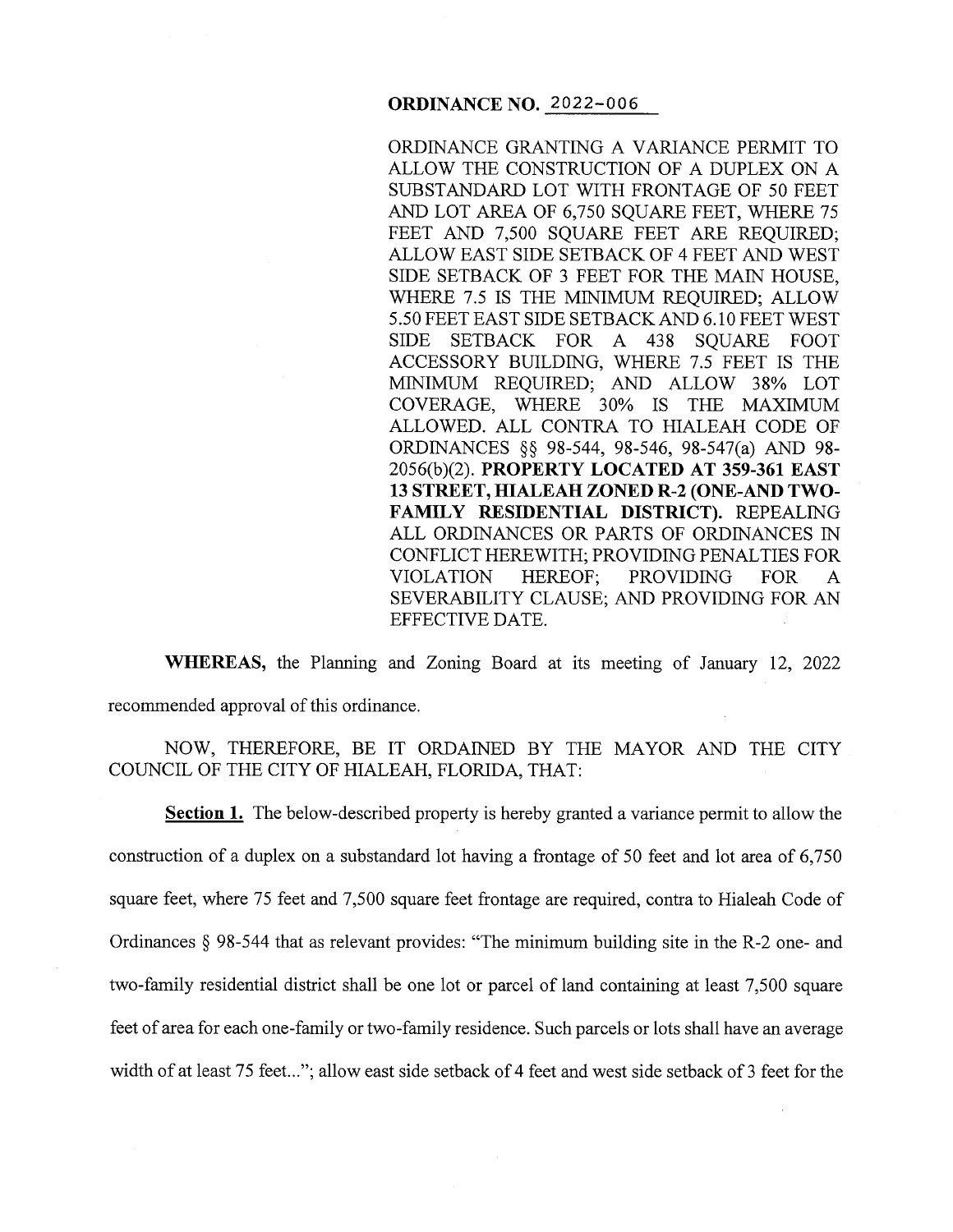main house, where 7.5 is the minimum required, contra to Hialeah Code of Ordinances§ 98-546 that as relevant provides: "In the R-2 one- and two-family residential district, there shall be side yards, the width of each to be not less than ten percent of the average width of the lot, but in no case shall each such side yard be less than  $7\frac{1}{2}$  feet in width."; allow 5.50 feet east side setback and 6.10 feet west side setback for a 438 square foot accessory building, where 7.5 feet is the minimum required, contra to Hialeah Code of Ordinances §98-547(a) that as relevant provides: "In the R-2 one- and two-family residential district ... every accessory building shall provide a rear yard with a minimum depth of  $7\frac{1}{2}$  feet."; and allow 38% lot coverage, where 30% is the maximum allowed, contra to Hialeah Code of Ordinances  $\S$  98-2056(b)(2) that provides: "A maximum of 30 percent of the net residential land area may be covered with or occupied by the principal residential structure". Property located at 359-361 East 13 Street, Hialeah, zoned R-2 (One- and Two-Family Residential District) and legally described as follows:

> Lot 17, Block 91, of AMENDED PLAT OF FIRST ADDITION TO TOWN OF HIALEAH, according to the Plat thereof, as recorded in Plat Book 5, Page 22, of the Public Records of Miami-Dade County, Florida.

# **Section 2:** Repeal of Ordinances in Conflict.

All ordinances or parts of ordinances in conflict herewith are hereby repealed to the extent of such conflict.

#### **Section 3: Penalties.**

Every person violating any provision of the Code or any ordinance, rule or regulation adopted or issued in pursuance thereof shall be assessed a civil penalty not to exceed \$500.00 within the discretion of the court or administrative tribunal having jurisdiction. Each act of violation and each day upon which any such violation shall occur shall constitute a separate offense. In addition to the penalty prescribed above, the city may pursue other remedies such as